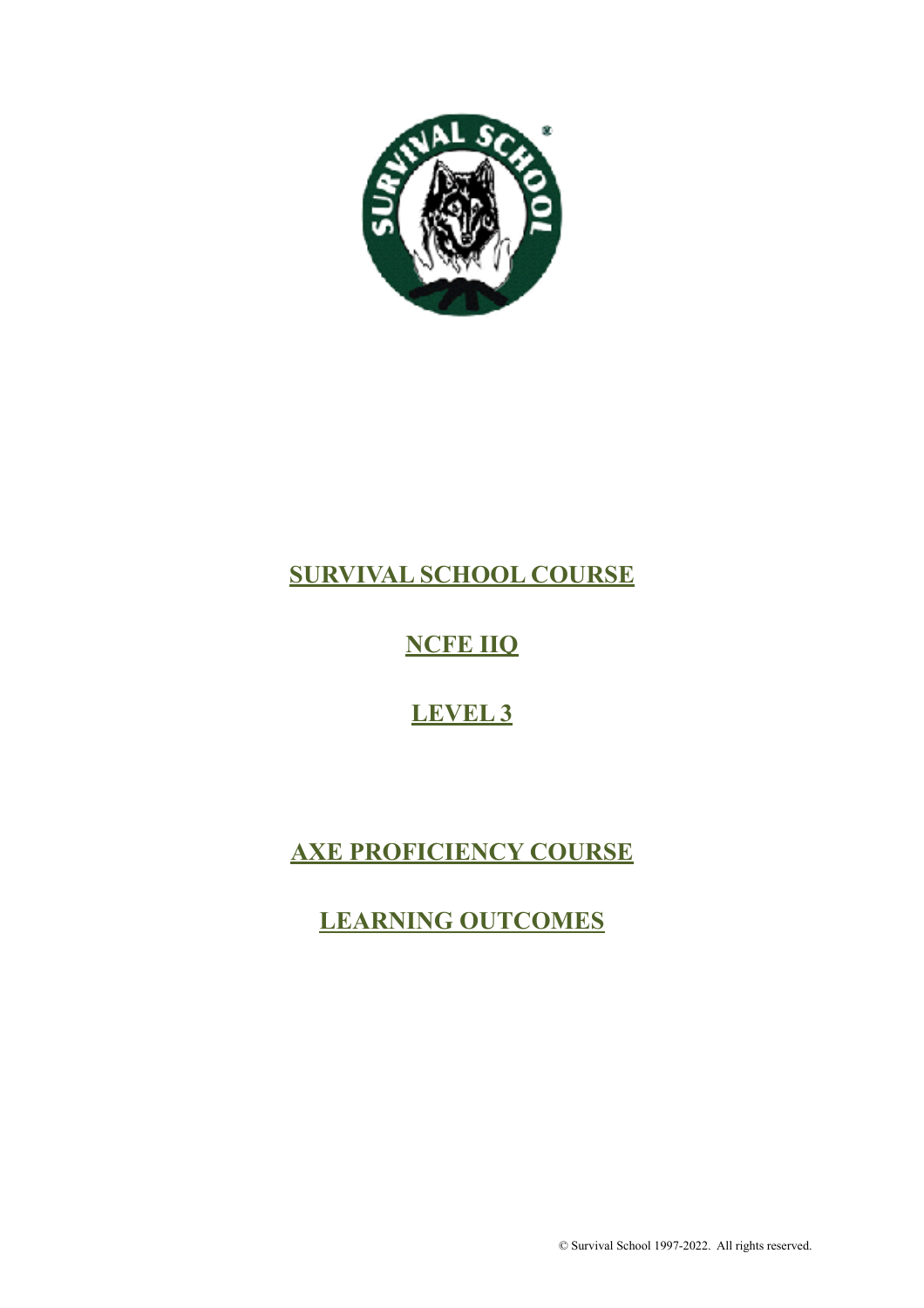# *Unit 01 Axe Safety and Axe Anatomy*

# **Learning Outcomes:**

# **The learner will:**

Investigate the anatomy of axes and examine the safety involved in axe use.

# **The learner will:**

# Examine

1.1

- a. And be able to identify the different parts of an axe
- b. The different axes for different jobs
- c. And understand the safety required for axe use

### **The learner can:**

1.2

- a. Identify every part of the axe
- b. Select a suitable axe for the task at hand
- c. Use an axe safely

# **Range (explanation)**

This unit is designed to ensure that the learner is safe when using an axe and can communicate with another user about axes and axe anatomy.

Internal Assessment Guidance – Unit 01:

#### **Learning Outcome:** (list one after the other)

| <b>Number</b>    | <b>Type of evidence</b> | <b>Additional information</b> (if)<br>applicable) |
|------------------|-------------------------|---------------------------------------------------|
| 1.2a             | Q/A                     |                                                   |
| 1.2 <sub>b</sub> | <b>PD</b>               |                                                   |
| 1.2c             | <b>PD</b>               |                                                   |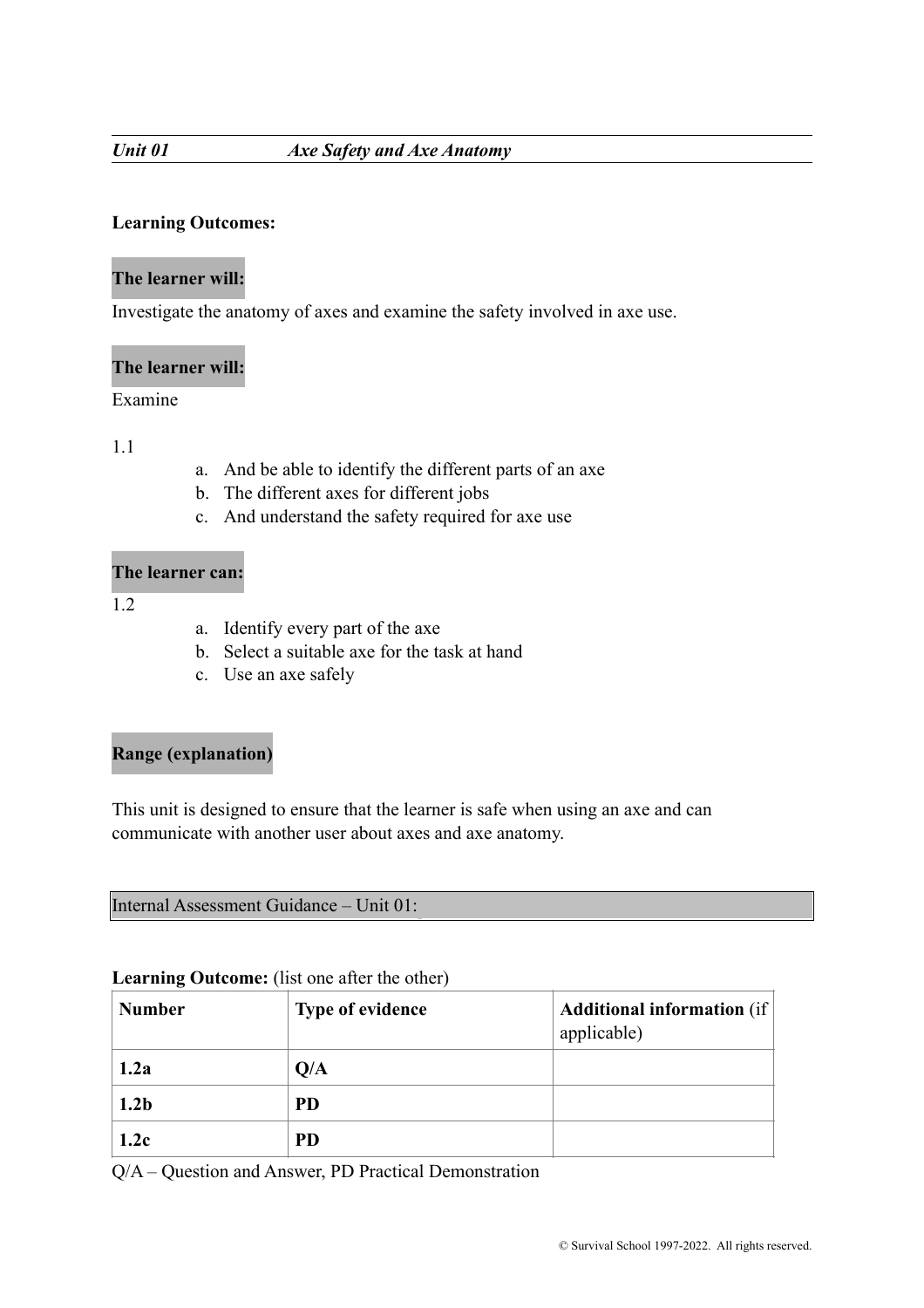# **Learning Outcomes:**

# **The learner will:**

Investigate felling, snedding and cross cutting of a small tree.

# **The learner will:**

# Examine

### 2.1

- a. The direction of fall of a small tree when felled and the techniques used to fell that tree.
- b. The use of axes to remove or sned the branches of a fallen tree
- c. The use of axes to cut the remaining trunk into usable lengths

# **The learner can:**

Demonstrate that they can

2.2

- a. Fell a tree in the requested direction
- b. Remove the branches from a fallen tree using an axe
- c. Cut the trunk of a fallen tree into the correct lengths for a job.

### **Range (explanation)**

This unit is designed to start the woodland produce line. Nothing should be left from the fallen tree and these first three actions are the set up for the rest of the course.

Internal Assessment Guidance – Unit 02:

### **Learning Outcome:** (list one after the other)

| <b>Number</b>    | <b>Type of evidence</b> | <b>Additional information</b> (if applicable) |
|------------------|-------------------------|-----------------------------------------------|
| 2.2a             | $Q/A$ and PD            |                                               |
| 2.2 <sub>b</sub> | $Q/A$ and PD            |                                               |
| 2.2c             | $Q/A$ and PD            |                                               |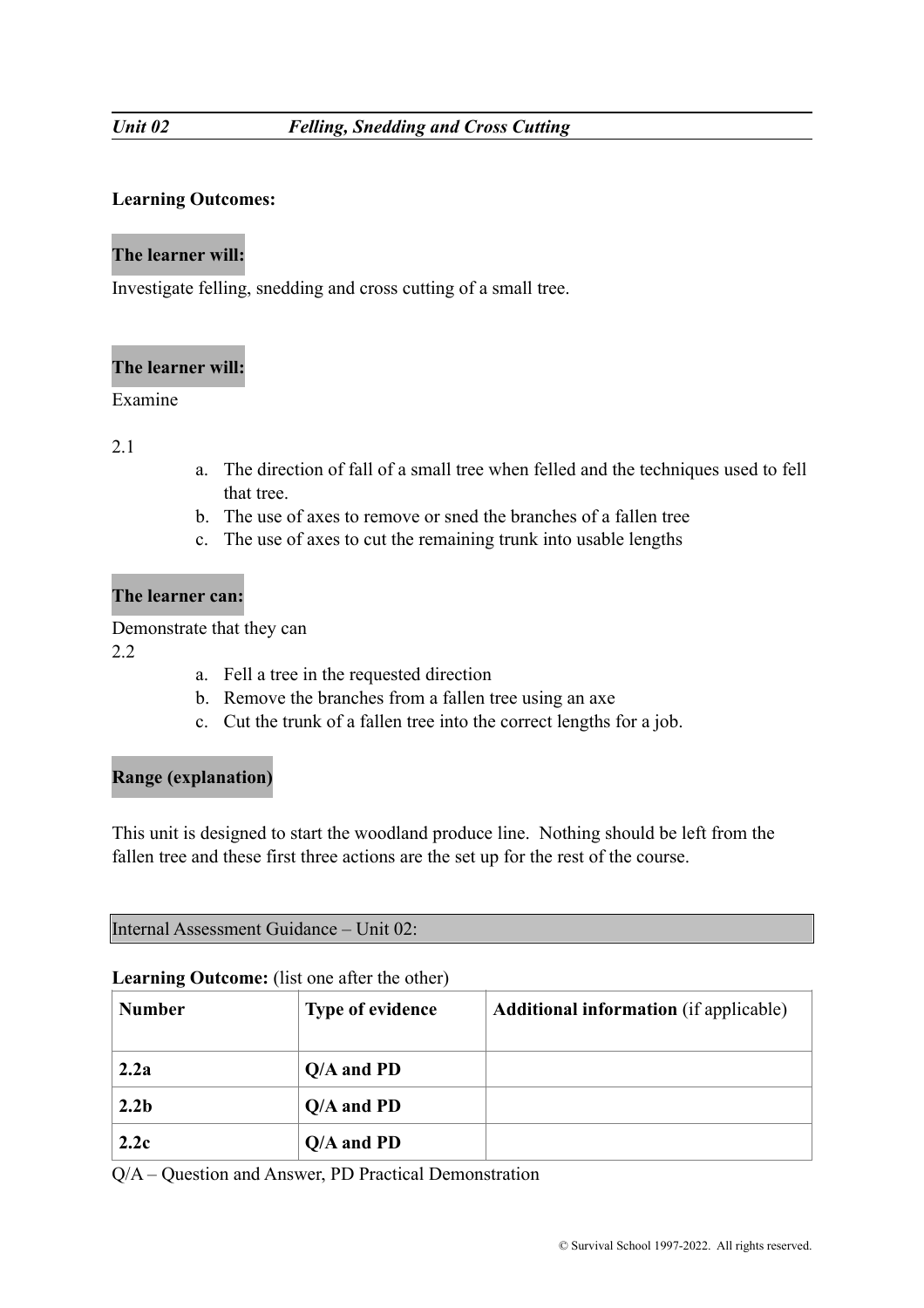# *Unit 03 Pointing, bevelling and splitting*

# **Learning Outcomes:**

# **The learner will:**

Examine the techniques employed to point and stick, bevel the end and split both lengthwise and through a stump.

# **The learner will:**

Examine and analyse

3.1

- a. Techniques to point a long stick with an axe
- b. Techniques to bevel a stick with an axe to prevent mushrooming
- c. Techniques to split a stump
- d. Techniques to split a long log / part of a trunk

# **The learner can:**

3.2

- a. Point a stick with and axe
- b. Bevel a stick
- c. Split a stump
- d. Split a long log lengthwise

# **Range (explanation)**

This unit is a follow on from the cross cutting and snedding in the previous section. The idea is to start to make things from the wood that is left over from the felled tree.

Internal Assessment Guidance – Unit 03:

#### **Learning Outcome:** (list one after the other)

| <b>Number</b> | <b>Type of evidence</b> | <b>Additional information</b> (if<br>applicable) |
|---------------|-------------------------|--------------------------------------------------|
| 3.2.a         | <b>PD</b>               |                                                  |
| 3.2.b         | <b>PD</b>               |                                                  |
| 3.2.c         | <b>PD</b>               |                                                  |
| 3.2.d         | <b>PD</b>               |                                                  |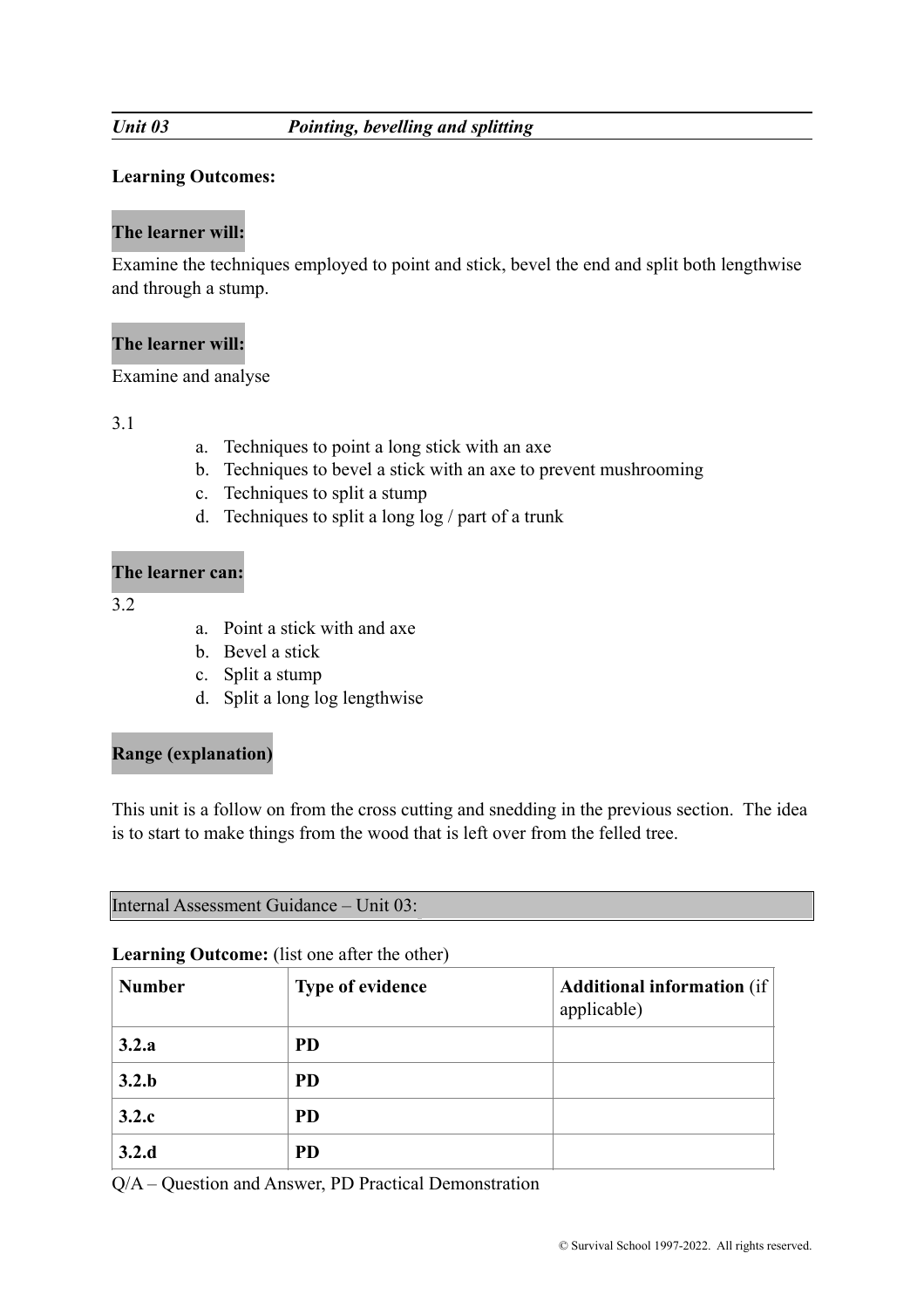### **Learning Outcomes:**

### **The learner will:**

Examine how to make a woodsman's clamp and the construction and use of faggots.

#### **The learner will:**

Examine

4.1

- a. How to make a woodsman's clamp.
- b. How to make a faggot and understand what they are used for.

#### **The learner can:**

4.2

- a. Demonstrate how to make a woodsman's clamp
- b. Demonstrate how to make a faggot and describe its use.

# **Range (explanation)**

This unit is designed to extend the use of the felled tree. From the branches, a clamp can be made and from the small branches and twigs a faggot can be made.

#### Internal Assessment Guidance – Unit 04:

#### **Learning Outcome:** (list one after the other)

| Number                                                      | <b>Type of evidence</b> | <b>Additional information</b> (if applicable) |
|-------------------------------------------------------------|-------------------------|-----------------------------------------------|
| 4.2a                                                        | <b>PD</b>               |                                               |
| 4.2 <sub>b</sub>                                            | PD and Q/A              |                                               |
| $O/\Lambda$ Ougation and Anguian DD Drastical Demonstration |                         |                                               |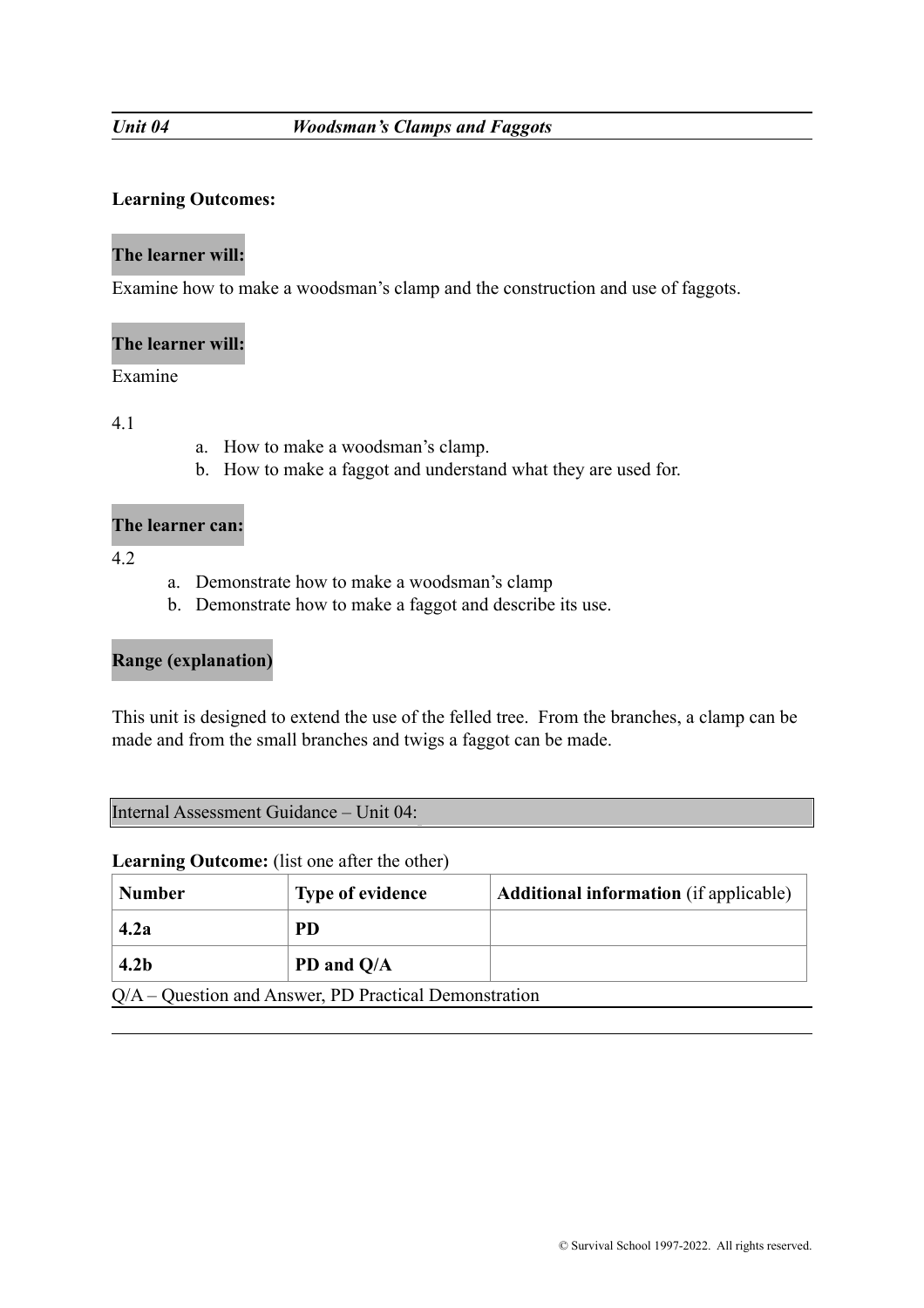#### *Unit 05 Axe Maintenance*

# **Learning Outcomes:**

### **The learner will:**

Examine the methods used to maintain axes

#### **The learner will:**

# Examine

#### 5.1

- a. How to sharpen an axe
- b. How to oil and axe and treat the axe handle

# **The learner can:**

Discuss and demonstrate where practicable

5.2

- a. The sharpening of an axe
- b. The oiling and handle maintenance of an axe

### **Range (explanation)**

This module is designed to provide the knowledge and skill required to keep an axe in good working order.

Internal Assessment Guidance – Unit 5:

#### **Learning Outcome:** (list one after the other)

| <b>Number</b>                                           | <b>Type of evidence</b> | <b>Additional information</b> (if applicable) |
|---------------------------------------------------------|-------------------------|-----------------------------------------------|
| 5.2a                                                    | PD and Q/A              |                                               |
| 5.2 <sub>b</sub>                                        | PD and Q/A              |                                               |
| $Q/A -$ Question and Answer, PD Practical Demonstration |                         |                                               |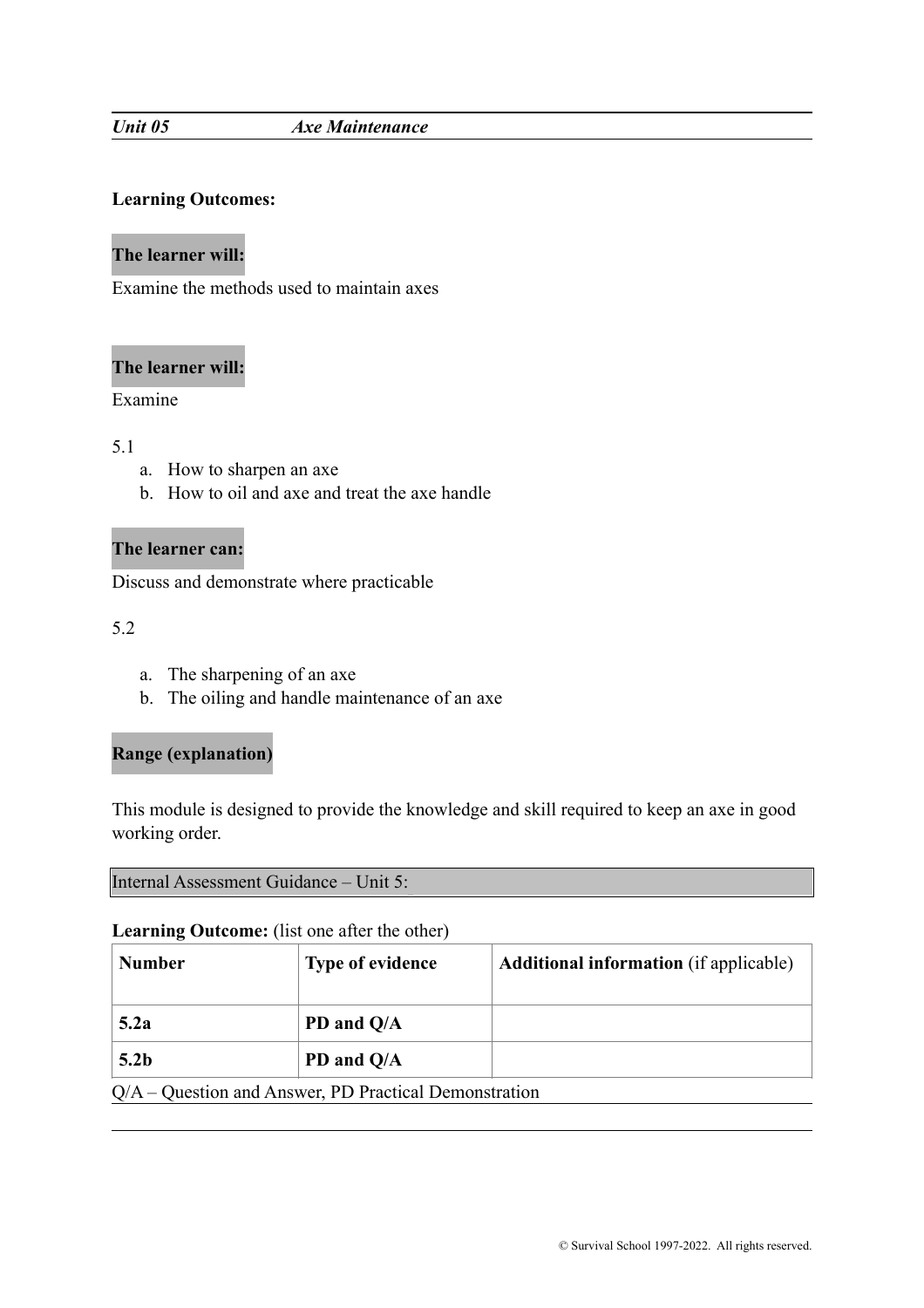#### **Learning Outcomes:**

#### **The learner will:**

Learn how to identify trees that are suitable for charcoal making and how to make charcoal from them.

#### **The learner will:**

### Examine

6.1

- a. Species of trees
- b. Suitability of certain trees for charcoal making
- c. Use of a kiln
- d. Loading and lighting of a kiln
- e. Analysis of smoke
- f. Charcoal production

### **The learner can:**

Demonstrate and describe

#### 6.2

- a. A variety of species of trees
- b. Which woods are best for charcoal making
- c. How a kiln works and is set up
- d. How to load and light a kiln
- e. How the smoke changes to indicate how the burn is going
- f. Charcoal products

### **Range (explanation)**

This unit is designed to introduce the learner to charcoal making and should be conducted with seasoned wood that is pre-prepared. The recently felled and prepared green wood shold be stored for the next course.

Internal Assessment Guidance – Unit 06:

**Learning Outcome:** (list one after the other)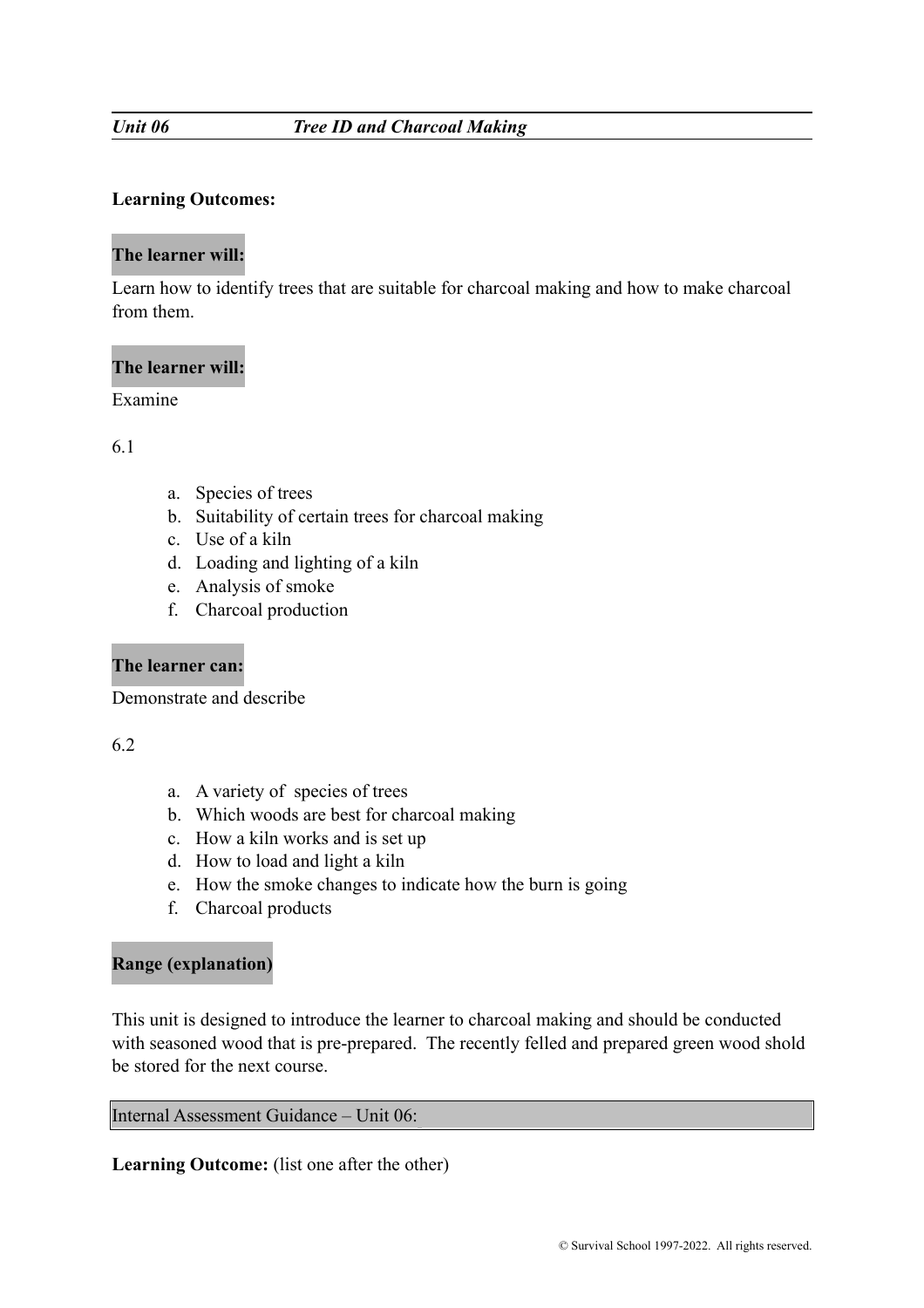| <b>Number</b>    | <b>Type of evidence</b> | <b>Additional information</b> (if<br>applicable) |
|------------------|-------------------------|--------------------------------------------------|
| 6.2a             | PD and Q/A              |                                                  |
| 6.2 <sub>b</sub> | PD and Q/A              |                                                  |
| 6.2c             | PD and Q/A              |                                                  |
| 6.2d             | PD and Q/A              |                                                  |
| 6.2e             | PD and Q/A              |                                                  |
| 6.2f             | PD and Q/A              |                                                  |